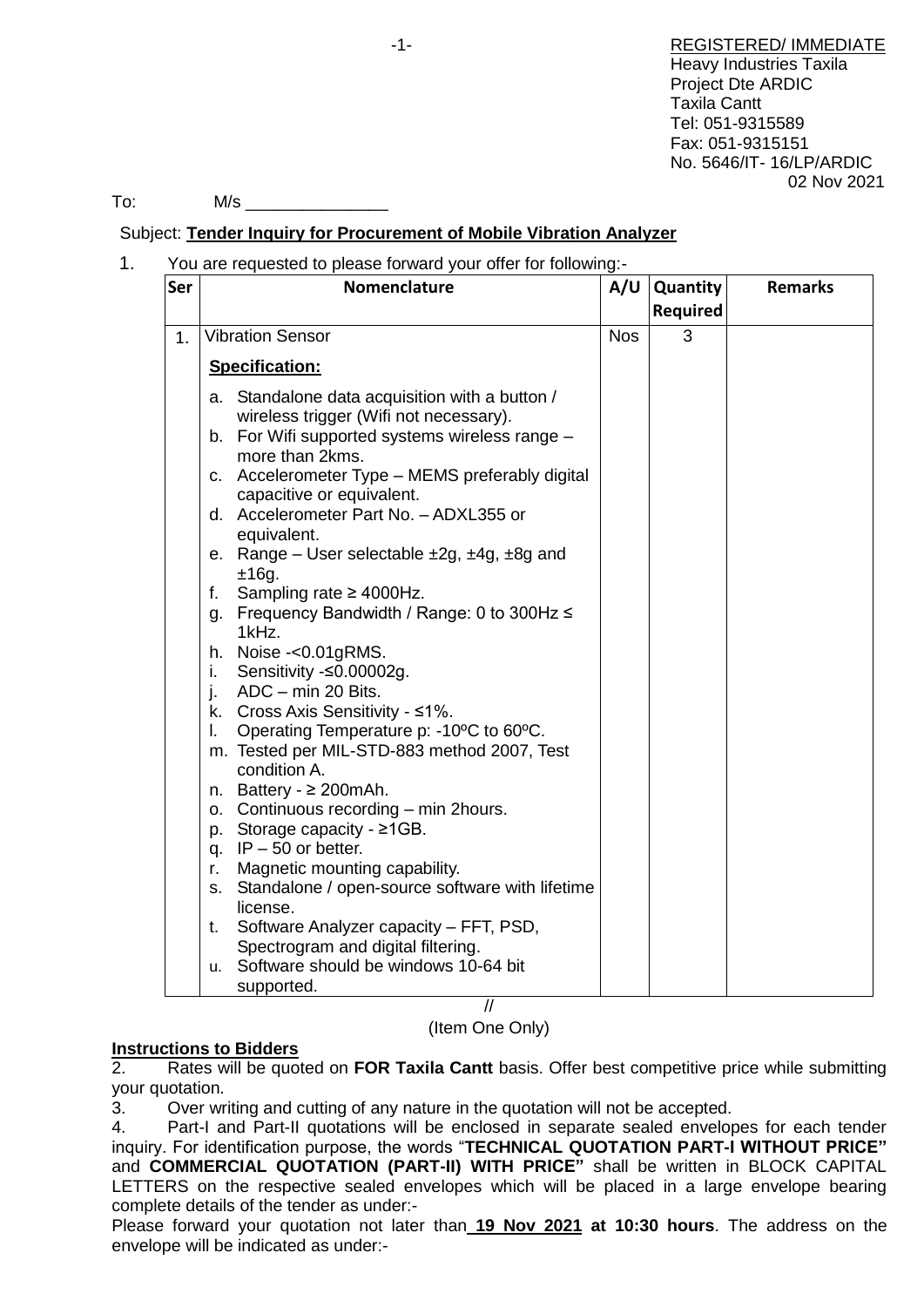## **TENDER INQUIRY NO. 5646/IT-16/Proc/ARDIC dated 02 Nov 2021 TO BE OPENED ON. 19 Nov 2021**

| To:             | <b>PROCUREMENT OFFICER</b> |
|-----------------|----------------------------|
|                 | ARDIC HIT TAXILA CANTT     |
| <b>FROM M/S</b> |                            |

IT FOR \_\_\_\_\_\_\_\_\_\_\_\_\_\_\_\_\_\_\_\_\_\_\_\_\_

5. **Delivery of Tender:** The tender/bid will be enclosed in a sealed envelope which will be invariably marked with "Bid against Tender Inquiry No. **5646/IT- 16/Proc/ARDIC dated 02 Nov 2021**"

and complete address. The tender if brought by hand, will be handed over to security staff on duty at **ARDIC Gate for placing the same in bid box (available at the ARDIC Gate**). The bid will not be brought by hand by any firm while visiting the office of Proc officer (ARDIC). Moreover if required endorsements are found missing, the bid will be liable for rejection.

6. The bid must be dropped in the bid box, latest by 1030 hours on **19 Nov 2021**, at ARDIC Gate. **The bid will be opened same day at 1100 hours** in the presence of the available representative of the firms in ARDIC HIT Taxila Cantt. **No bid will be entertained / considered after 1030 hours,** on the aforementioned date.

7. All papers must be signed and stamped and items not quoted / quoted must be mentioned clearly.

8. All clauses/terms mentioned in this inquiry will be considered accepted by the bidding firms, even if no reference to them is given in the respective offers.

9. **Postal order for Rs. 200/- (Rupees Two Hundred) as a tender fee, in favor of MD (ARDIC)** HIT Taxila Cantt, will invariably be enclosed with the technical offer, failing which the bid will be ignored.

10. Firms are instructed NOT to send Telex and Fax bids. Such bids/offers would not be accepted.

11. Please confirm receipt of the tender inquiry immediately and also intimate your participation or otherwise in this tender inquiry. In case any firm does not wish to bid, then it should return the tender inquiry documents at the earliest.

12. HIT reserves its right to cancel the bidding process with reason but without any obligation to justify such a reason.

13. The store is required to be delivered at Store Sec ARDIC, Taxila Cantt within 30 days from the date of signing of the contract.

14. The offered price quoted must be firm, final and inclusive of all taxes, packing, handling charges etc and delivery at HIT Taxila Cantt.

15. **Offers must remain open valid for 120 days** from the date of opening of the tender.

16. The store will be packed in standard grade, worthy of transportation by the means adopted.

17. This inquiry may not be taken as an indication of subsequent supply order and does not in any way commit HIT to purchase the items offered.

18. Warranty period will be one year from the date of issuance of CRV of the stores.

19. In case of failure to supply the stores within the stipulated periods, liquidated damages at the rate of 2% but not less than 1% of amount involved per month and maximum value not more than 10% of contracted store value or a part there-of will be levied.

### 20. **Payment Terms**

- a. Payments will be made either by CMA (DP), Rawalpindi or CMA (HIT) Taxila Cantt, through cheques against pre-receipted bills (duly affixed with revenue stamps) alongwith professional tax certificates (attested photocopies) of the suppliers after delivery and acceptance of stores.
- b. Partial payments against partial deliveries will not be allowed.
- c. The payment to the registered person is linked with active taxpayer status of the Suppliers as per FBR data base. If any registered supplier is not on active Taxpayer list, his payment will be stopped till he / she files his / her mandatory returns and appears on ATL of FBR.

21. HIT reserves the right to increase / decrease the quantity of items, placed on the tender without any reference to the firm.

22. The supplier shall furnish a 5% performance bank guarantee within one month from the date of signing of the contract from scheduled bank in Pakistan against the total value of contract excluding taxes/duties. This bank guarantee must remain valid 12 x months after the stores are put in operation. Performance Bank Guarantee will be released on the completion of warranty period, in case the firm fails to provide a/m performance bank guarantee within the stipulated time period, the contract will be